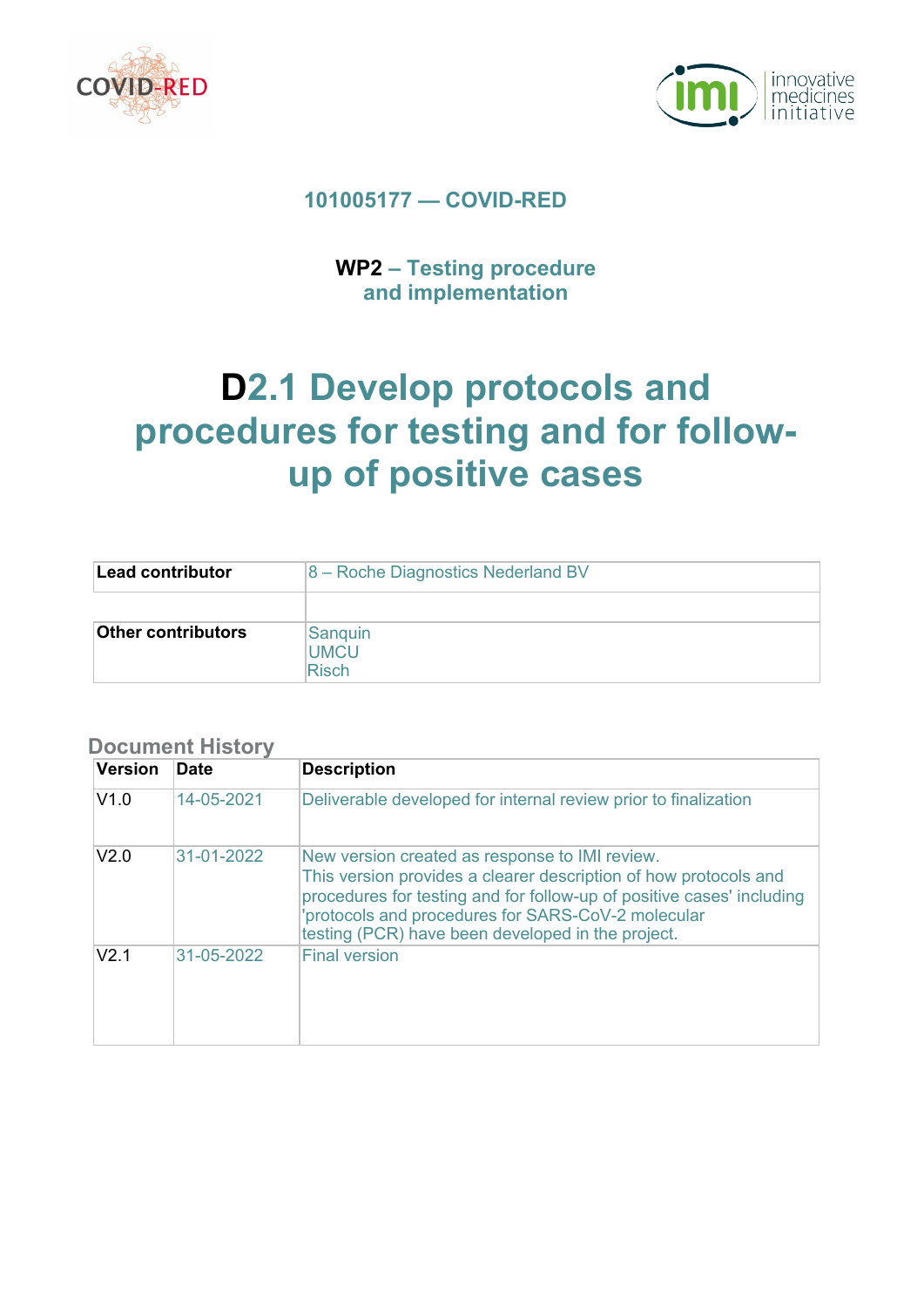

# **Abstract**

Delivering a large body of information on SARS-CoV-2 PCR testing and antibodies that can be used to develop additional diagnostics and therapeutics is critical to improving diagnostic tools accuracy as well as orientate medical interventions in the future.

The COVID-RED consortium has developed protocols and procedures for SARS-CoV-2 molecular testing of subjects that generate a positive signal based on the semi-continuous measuring approach and/ or the self-reported outcomes.

The procedures for serological sampling and evaluation for SARSCoV-2 antibodies, as well as sampling and evaluation for SARS-CoV-2 Infections, are presented in this report.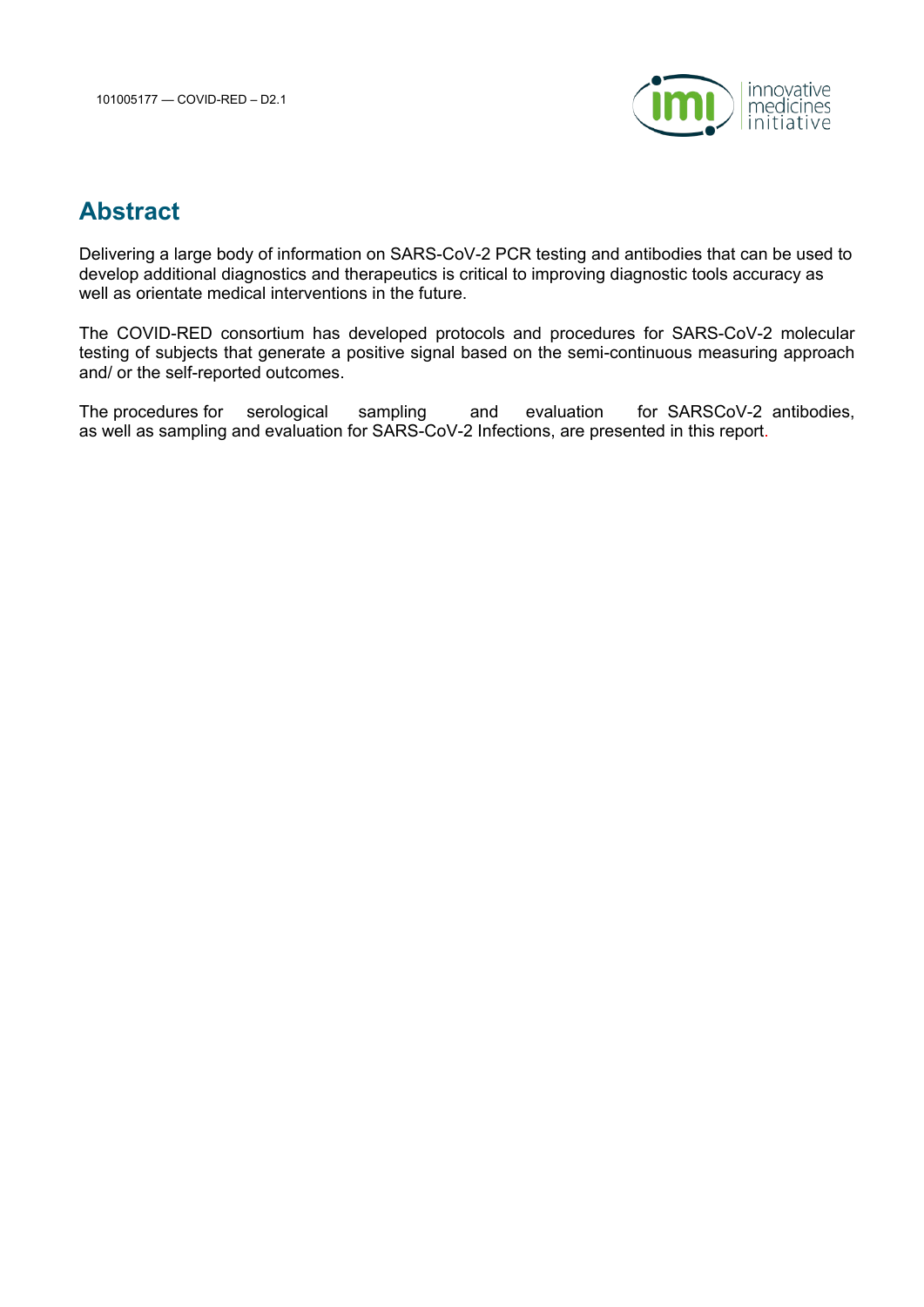

# **Procedures for serological sampling and evaluation for SARSCoV-2 antibodies.**

All 20,000 participants in the Dutch cohort study will provide four finger prick blood samples (which they can do at home). Subjects will be asked to donate fingerprick blood for SARS-CoV-2 serology (antibody) testing at baseline, at the end of the Learning Phase, and at the end of each period to determine if and when (during which period) they presented antibodies against SARS-CoV-2. The finger pricks are performed at home by the participants following the attached instructions (Appendix 1), and are returned to the lab via regular mail. Upon receipt, samples are processed and stored until analysis.

Baseline samples of subjects will be analysed in case the sample collected at the end of the Learning Phase is positive for SARS-CoV-2 antibodies. Samples of subjects collected at the end of Period 1 will be analyzed in case the sample collected at the end of Period 2 is positive for SARS- CoV-2 antibodies.

Samples will be tested for SARS-CoV-2 antibodies using an in-house ELISA method in the central laboratory of Sanquin. The Sanquin in-house ELISA method assesses total SARS-CoV-2 antibodies (Ab) against either the receptor binding domain (RBD) of the spike protein, or to the nucleocapsid protein (NP). The NP assay will be used to evaluate P1/P2, which will allow the detection of infection also against a background of vaccination. This method has been validated and published (doi: 0.4049/jimmunol.2000961). MaxiSORP microtiter plates (ThermoFisherScientific, US) are coated with 100 µL per well 0.125 µg/mL RBD-mFc or NP in PBS overnight at 4oC. Plates are washed five times with PBS supplemented with 0.02% polysorbate-20 (PBS-T). Samples are diluted 10-fold in PBS-T supplemented with 0.3% gelatin (PTG) and incubated on the plate (100 µL) for 1h at room temperature (RT) while shaking. After washing five times with PBS-T, 100 µL per well biotinylated RBD-ST (EZ-Link Sulfo-NHS-LC-Biotin, Thermo Fisher) or biotinylated NP (via the BirA tag as described in (31)) is added at 0.5 µg/mL or 0.015 µg/mL, respectively, in PTG and incubated for 1h at RT, followed by incubation for 30 minutes with streptavidin-poly-HRP (Sanquin). Plates are washed five times with PBS-T, and 100 µl of TMB substrate (100 µg/mL) and 0.003% (v/v)hydrogen peroxide (Merck, Germany) in 0.11 M sodium acetate buffer (pH 5.5) is added to eachwell. A total of 100 µl of 0.2 M H2SO4 (Merck, Germany) is added to stop the reaction. Absorbanceis measured at 450 nm and 540 nm. The difference is used to evaluate antibody binding. OD valuesare normalized to readings of a reference serum pool that is included on each plate and reported asnOD.

Serology test results are communicated to the participants at two moments in time via secure e- mail. The first communication is during Period 1. This will include the result of the Learning Phase sample and, if applicable, the Baseline sample. The second communication is after study end. This will contain the result of the P2 sample and, if applicable, the P1 sample.

# **Procedures for sampling and evaluation for SARS-CoV-2 Infections**

In the Netherlands, anyone with COVID-like symptoms can be tested free-of-charge for the SARS-CoV-2 virus as of 1 June 2020. The government aims to provide a test result within 48 hours, and anyone who tests positive is automatically transferred to the public contact-tracing programme. We are therefore asking study participants with a positive signal to attend the nearest public testing site, and to share the testing information with the study team due to the decentralized nature of the COVID-RED project. Therefore the project will rely on the tests and procedures available during different moments of the project and in the different laboratories where national testing takes place. Participants who utilize this infrastructure will be asked to report the type of test utilized (i.e. PCR, antigen, etc.) through the biweekly surveys utilized in COVID-RED.. The National Institute for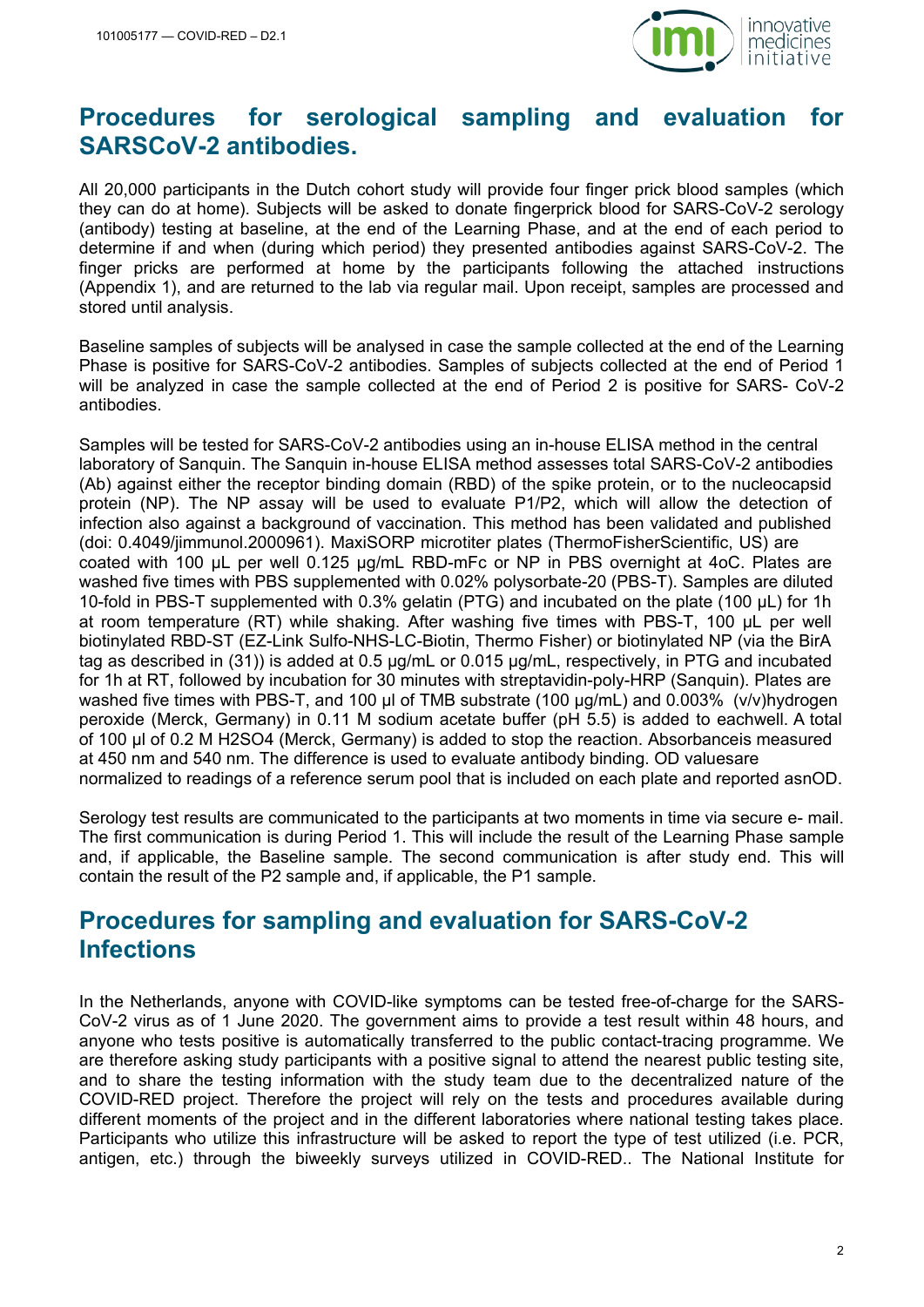

Public Health and the Environment (RIVM) draws up guidelines for testing and source and contact investigations, in collaboration with doctors, microbiologists and GGD GHORMedical Relief Organization in the Region. The tests are performed by GGDs, laboratories and hospitals. The quality of the tests offered is very important. Laboratories that carry out tests that can detect the genetic material of the coronavirus SARS-CoV-2 must demonstrate in advance that they meet the quality requirements and the RIVM conducts an External Quality Assessment of laboratories Performing SARS-CoV-2 Diagnostics.

When participants have a positive signal but have no COVID-like symptoms and do not have access to public testing, they are sent an instruction leaflet and materials for self-sampling (See Appendix 2). Sampling material normally arrive within 2 business days of request. Participants collect a Nasal swab and then are collected in Copan sample tube sealed in biosafety bag and sent back to the central laboratory of Sanquin where the samples are analyzed. All tubes are pre-labelled with a unique barcode,

Once at the lab 1 ml is transferred to a cobas® test tube and 1 ml Roche Lysis buffer is added and mixed. The samples are analyzed using the cobas® SARS-CoV-2 kit for use on the cobas® 6800/8800 Systems. The cobas® SARS-CoV-2 Test is a dual target assay, which includes both specific detection of SARS-CoV-2 and pan-Sarbecovirus detection for the Sarbecovirus subgenus family that includes SARS-CoV-2. The assay has a full-process negative control, positive control and internal control. Positive SARS-CoV-2 results are communicated back to the consortium and participants are informed of their result. Participants that have performed self-sampling will receive the result of the test via secure e-mail. In case of a positive self-sampling test result, this is also communicated to the public contact-tracing programme.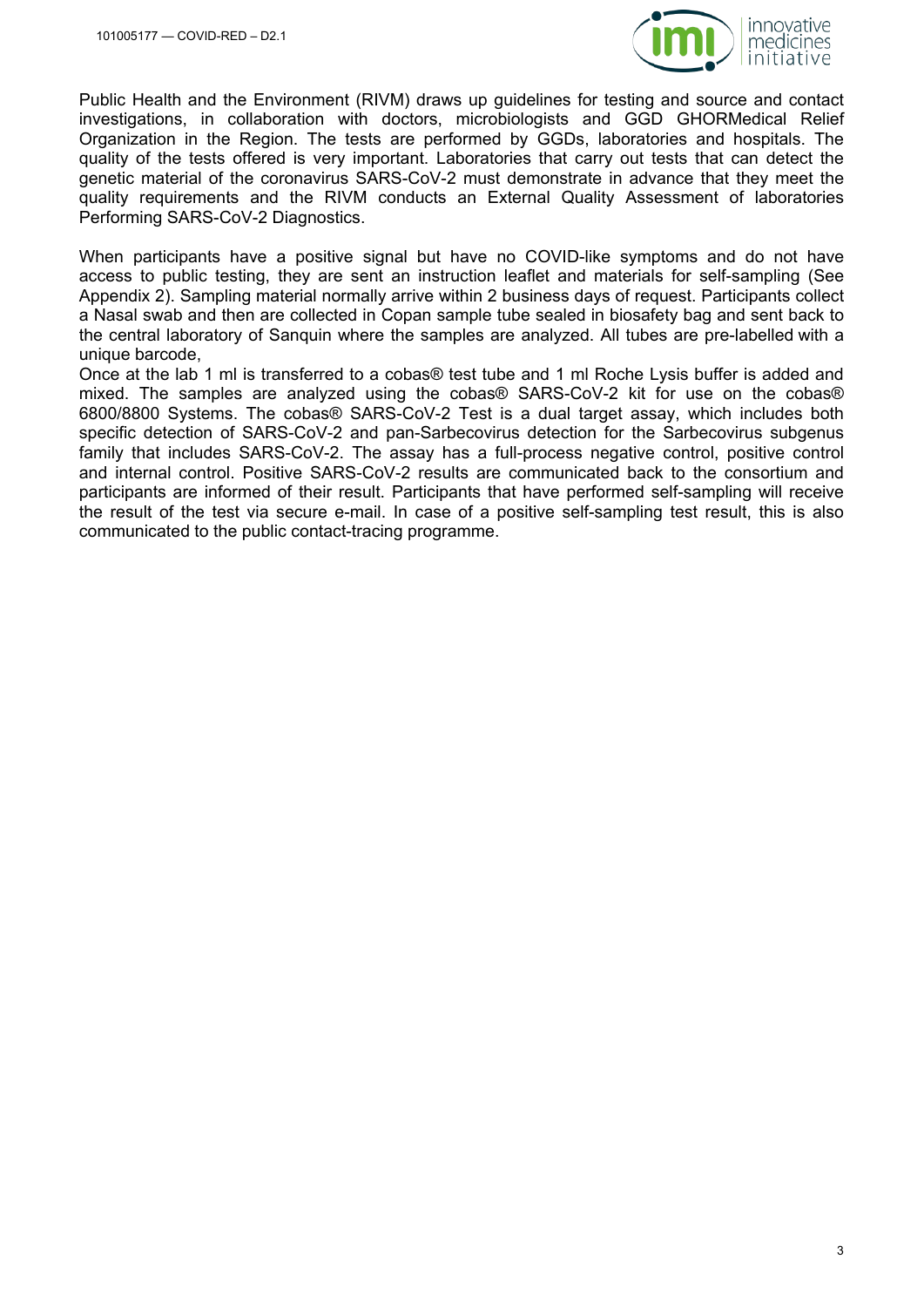



# **Sanquin D2.1 Appendix 1 Gebruiksaanwijzing**

Vingerprik voor bloedafname

#### Voor een video instructie, ga naar [www.sanquin.nl/vingerprik](http://www.sanquin.nl/vingerprik)

Lees onderstaande stappen voor de vingerprik eerst goed door voordat u deze uitvoert. Is het vrijdag, zaterdag, zondag óf de dag voor een feestdag? Wacht even met de vingerprik. Voer deze uit op maandag, dinsdag, woensdag of donderdag.Het is van belang dat de vingerprik correct wordt uitgevoerd. Schakel zo nodig hulp in van een ander persoon.

Let op: De bloedmeting kan niet gedaan worden als te weinig bloed gegeven wordt.

# **Voorbereiding**



Bereid een warm glas water voor (voor een latere stap). Was uw handen met warm water en zeep. Droog uw handen met een schone handdoek.



3 Ga aan tafel zitten. Zet het buisje voor u. Haal de gele dop van het buisje af. Leg de dop omgekeerd neer.



Ontsmet uw ring- of middelvinger met het alcoholdoekje. Laat uw vinger aan de lucht drogen.



Verwijder het blauwe kapje van de vingerprikker door deze draaiend omhoog te trekken. Let op: aanraken van de punt activeert het prikmechanisme.

#### **Vingerprik**



5 Verwarm uw hand aan een warm glas water. Druk de vingerprikker stevig tegen de zijkant van het topje van uw vinger tot u een klik hoort. Of laat iemand u prikken.

Masseer de vinger voor de volgende grote druppels bloed.



Masseer direct uw vinger van palm naar vingertop, totdat er een druppel bloed gevormd is. Veeg de eerste druppel weg met het steriele gaasje.

8 5X

Laat minimaal 5 grote druppels bloed in het buisje vallen. Lukt dit niet, herhaal de procedure met de reserve prikker en een andere vinger.

#### Verzending (*Brief\_Vingerprik\_13-04-2021)*



Sluit het buisje af door de dop stevig aan te drukken. Laat het buisje minimaal 15 minuten rechtop staan.

Plak een pleister op uw vinger.

Doe de SafetyBag in de retourenvelop. Verwijder de plakstrip van de retourenvelop en sluit deze.





harde plastic delen van de SafetyBag. Verwijder de plakstrip en sluit de SafetyBag door deze goed vast te drukken.

Post de retourenvelop op dezelfde dag van afname vóór de laatste lichting of breng deze naar een PostNL punt. Let op: kies een brievenbus die niet in de volle zon staat.

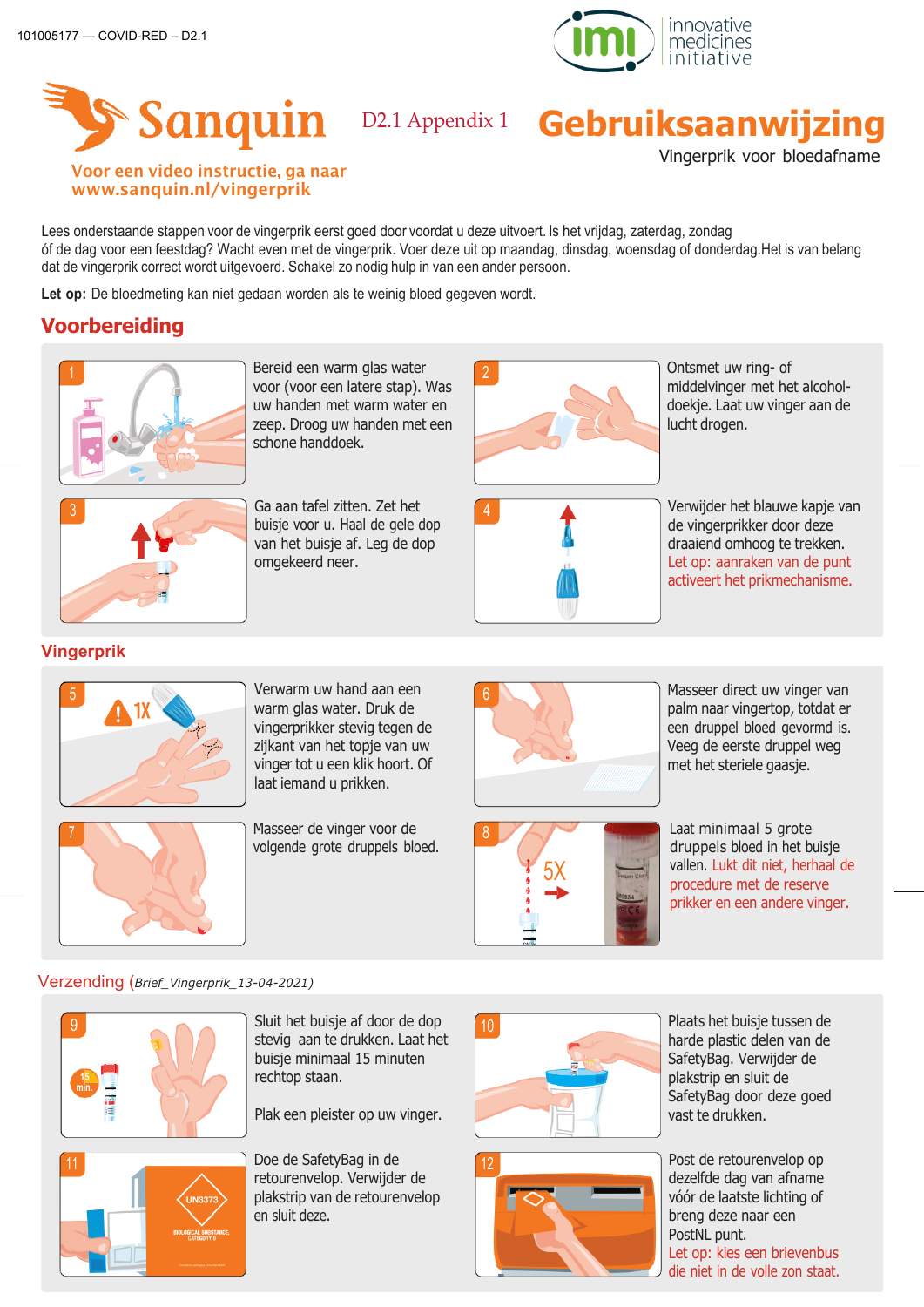

## D2.1 Appendix 2



#### **INSTRUCTIES KEEL-NEUS MONSTER COVID-RED onderzoek**

We willen graag een keel-neusmonster van u ontvangen omdat de verzamelde gegevens hiertoe aanleiding geven en u geen afspraak kunt maken via de GGD. Deze instructie zal u helpen om dit bij uzelf af te nemen.

Lees de instructies hieronder zorgvuldig en stuur het monster zo snel mogelijk naar ons op.

#### **WAT HEEFT U ONTVANGEN?**

- Deze instructie
- Bewaarbuis met bewaarvloeistof voor het afnamestaafje *Let op: deze vloeistof is niet om op te drinken*
- Verpakt afnamestaafje voor het keel-neusmonster
- Stevige beschermhoes
- Retourenvelop

Controleer of u al deze dingen heeft ontvangen.

Indien dit niet het geval is, of als u een vraag heeft over de test, neem dan meteen contact op met de helpdesk via telefoonnummer 030 – 760 24 24.

#### **INSTRUCTIES VOOR HET BIJ UZELF AFNEMEN VAN HET KEEL-NEUSMONSTER**

Als u dit niet zelf kunt doen, vraag iemand anders u te helpen, bijvoorbeeld een huisgenoot.

- 1. Was uw handen met water en zeep en droog ze goed af.
- 2. Draai het deksel van de bewaarbuis en plaats de open buis in een glas zodat deze overeind blijft staan (pas op dat de bewaarvloeistof er niet uit stroomt).



3. Haal het afnamestaafje uit de verpakking (Foto 2).

| Foto 2: Afnamestaafje |  |
|-----------------------|--|

4. Zorg ervoor dat u met het afnamestaafje niets aanraakt tijdens het verwijderen van de verpakking.

--- Ga verder op de andere kant van deze instructie ---